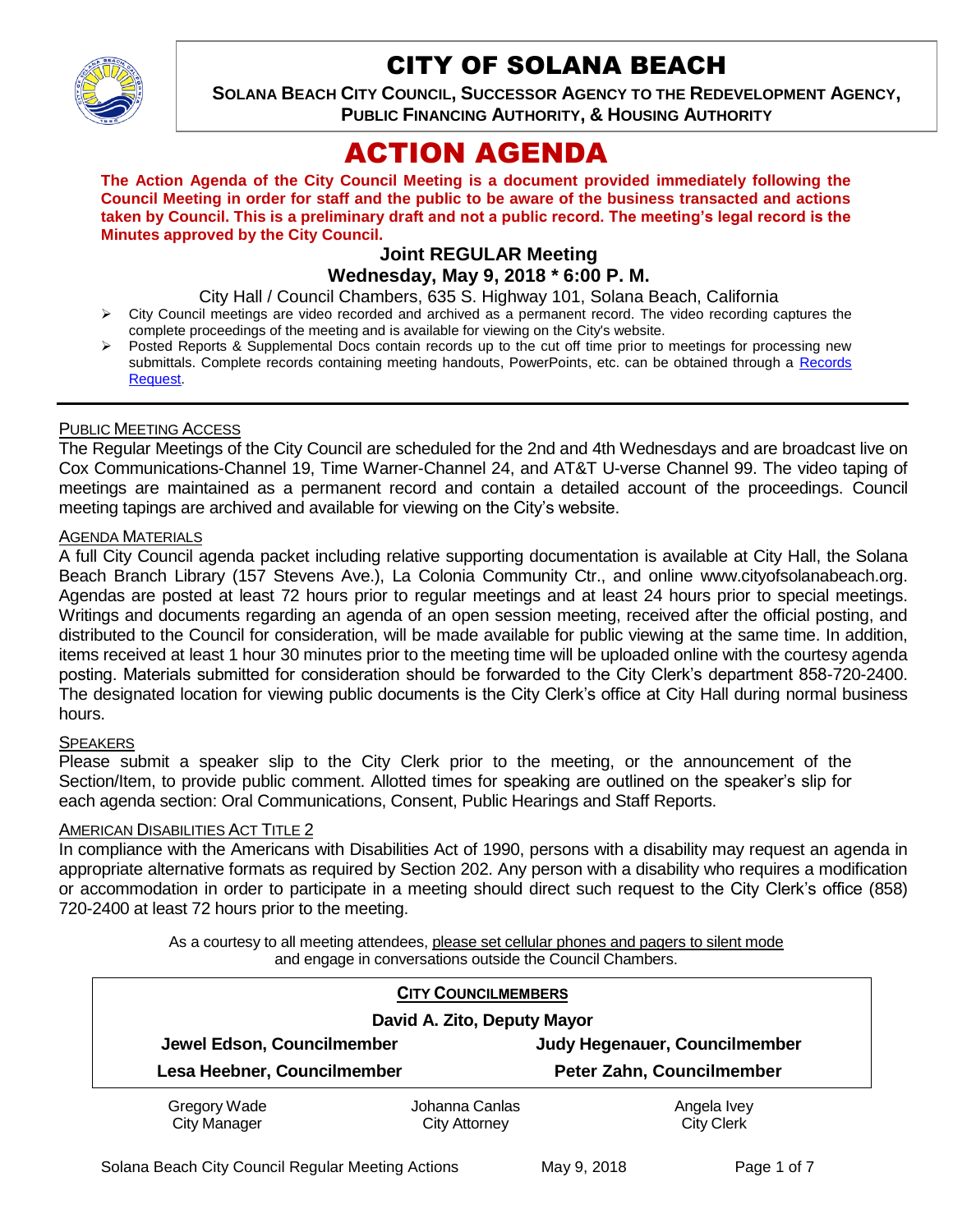#### SPEAKERS:

Please submit your speaker slip to the City Clerk prior to the meeting or the announcement of the Item. Allotted times for speaking are outlined on the speaker's slip for Oral Communications, Consent, Public Hearings and Staff Reports.

#### READING OF ORDINANCES AND RESOLUTIONS:

Pursuant to Solana Beach Municipal Code Section 2.04.460, at the time of introduction or adoption of an ordinance or adoption of a resolution, the same shall not be read in full unless after the reading of the title, further reading is requested by a member of the Council. If any Councilmember so requests, the ordinance or resolution shall be read in full. In the absence of such a request, this section shall constitute a waiver by the council of such reading.

# **CALL TO ORDER AND ROLL CALL:**

# **FLAG SALUTE:**

## **APPROVAL OF AGENDA: COUNCIL ACTION: Approved 5/0**

## **PROCLAMATIONS/CERTIFICATES:** *Ceremonial*

1. Bike to Work Month

**PRESENTATIONS:** Ceremonial items that do not contain in-depth discussion and no action/direction.

1. San Diego County Fair 2018

## **ORAL COMMUNICATIONS:**

This portion of the agenda provides an opportunity for members of the public to address the City Council on items relating to City business and not appearing on today's agenda by submitting a speaker slip (located on the back table) to the City Clerk. Comments relating to items on this evening's agenda are taken at the time the items are heard. Pursuant to the Brown Act, no action shall be taken by the City Council on public comment items. Council may refer items to the City Manager for placement on a future agenda. The maximum time allotted for each presentation is THREE MINUTES (SBMC 2.04.190). Please be aware of the timer light on the Council Dais.

## **COUNCIL COMMUNITY ANNOUNCEMENTS / COMMENTARY:**

*An opportunity for City Council to make brief announcements or report on their activities. These items are not agendized for official City business with no action or substantive discussion.* 

## **A. CONSENT CALENDAR:** (Action Items) (A.1. - A.6.)

Items listed on the Consent Calendar are to be acted in a single action of the City Council unless pulled for discussion. Any member of the public may address the City Council on an item of concern by submitting to the City Clerk a speaker slip (located on the back table) before the Consent Calendar is addressed. Those items removed from the Consent Calendar by a member of the Council will be trailed to the end of the agenda, while Consent Calendar items removed by the public will be discussed immediately after approval of the Consent Calendar.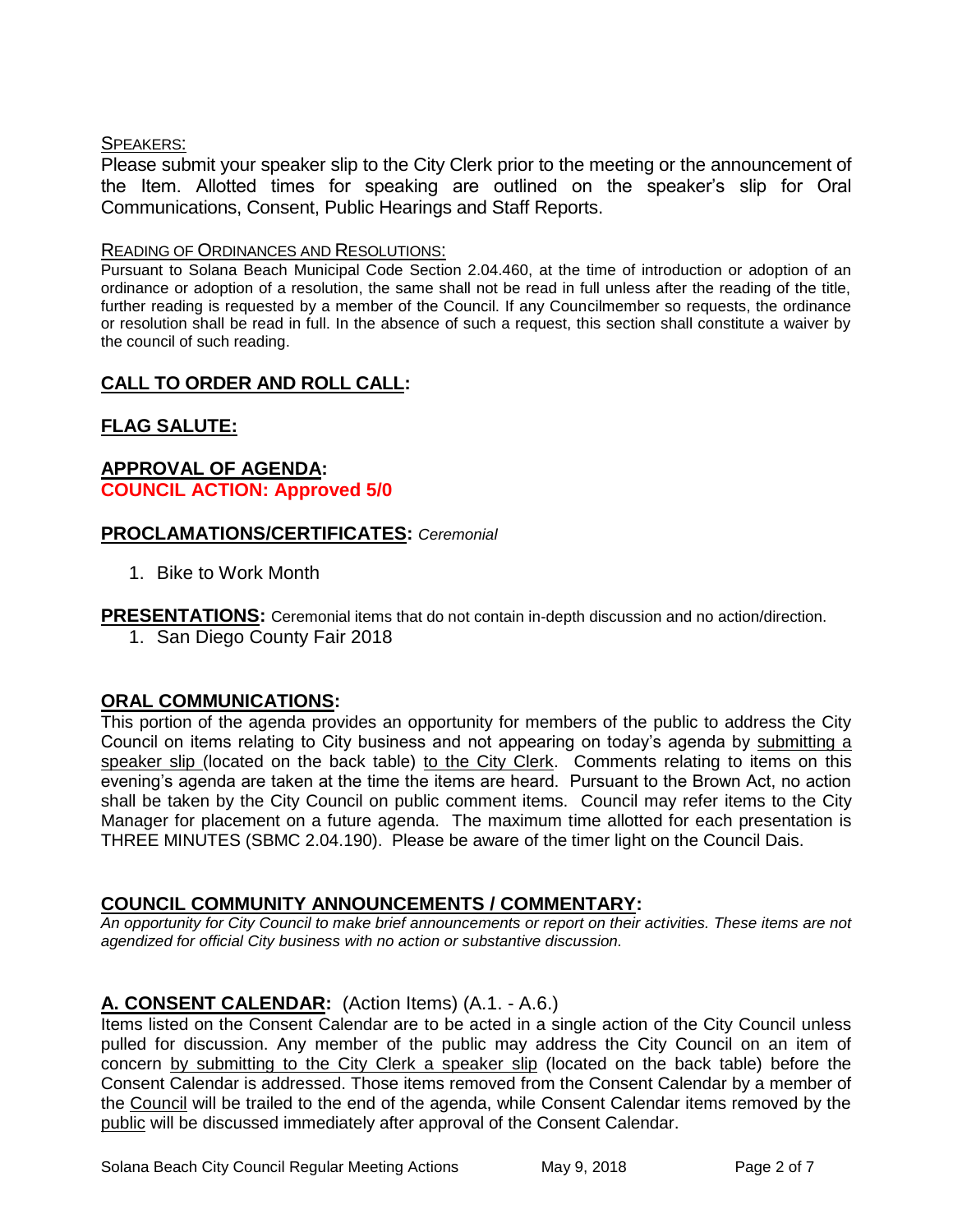## **A.1. Register Of Demands.** (File 0300-30)

Recommendation: That the City Council

## 1. Ratify the list of demands for April 7-20, 2018

[Item A.1. Report](https://solanabeach.govoffice3.com/vertical/Sites/%7B840804C2-F869-4904-9AE3-720581350CE7%7D/uploads/Item_A.1._Report_(click_here)_5-9-18.PDF) (click here)

*Posted Reports & Supplemental Docs contain records up to the cut off time, prior to the start of the meeting, for processing new submittals. The final official record containing handouts, PowerPoints, etc. can be obtained through a Records Request to the City Clerk's Office.* **COUNCIL ACTION: Approved 5/0**

## **A.2. General Fund Adopted Budget for Fiscal Year 2017-2018 Changes.** (File 0330-30)

Recommendation: That the City Council

1. Receive the report listing changes made to the Fiscal Year 2017-2018 General Fund Adopted Budget.

## [Item A.2. Report \(click here\)](https://solanabeach.govoffice3.com/vertical/Sites/%7B840804C2-F869-4904-9AE3-720581350CE7%7D/uploads/Item_A.2._Report_(click_here)_5-9-18.PDF)

*Posted Reports & Supplemental Docs contain records up to the cut off time, prior to the start of the meeting, for processing new submittals. The final official record containing handouts, PowerPoints, etc. can be obtained through a Records Request to the City Clerk's Office.* **COUNCIL ACTION: Approved 5/0**

#### **A.3. 2018 Street Maintenance and Repairs Project.** (File 0330-30)

Recommendation: That the City Council

#### 1. Adopt **Resolution 2018-046**:

- a. Approving the list of streets scheduled for maintenance and repairs as part of the 2018 Street Maintenance and Repairs Project.
- b. Authorizing the City Engineer to advertise for construction bids for the 2018 Street Maintenance and Repairs Project.

[Item A.3. Report \(click here\)](https://solanabeach.govoffice3.com/vertical/Sites/%7B840804C2-F869-4904-9AE3-720581350CE7%7D/uploads/Item_A.3._Report_(click_here)_5-9-18.PDF)

*Posted Reports & Supplemental Docs contain records up to the cut off time, prior to the start of the meeting, for processing new submittals. The final official record containing handouts, PowerPoints, etc. can be obtained through a Records Request to the City Clerk's Office.* **COUNCIL ACTION: Approved 5/0**

#### **A.4. Administrative Policy No. 23 – Zero Tolerance Alcohol and Drug Use Policy.** (File 0100-90)

Recommendation: That the City Council

1. Approve **Resolution 2018-047** adopting the updated Administrative Policy No. 23 – Zero Tolerance Alcohol and Drug Use Policy and authorizing the City Manager to make any subsequent changes to the Policy.

[Item A.4. Report \(click here\)](https://solanabeach.govoffice3.com/vertical/Sites/%7B840804C2-F869-4904-9AE3-720581350CE7%7D/uploads/Item_A.4._Report_(click_here)_5-9-18.PDF)

*Posted Reports & Supplemental Docs contain records up to the cut off time, prior to the start of the meeting, for processing new submittals. The final official record containing handouts, PowerPoints, etc. can be obtained through a Records Request to the City Clerk's Office.* **COUNCIL ACTION: Approved 5/0**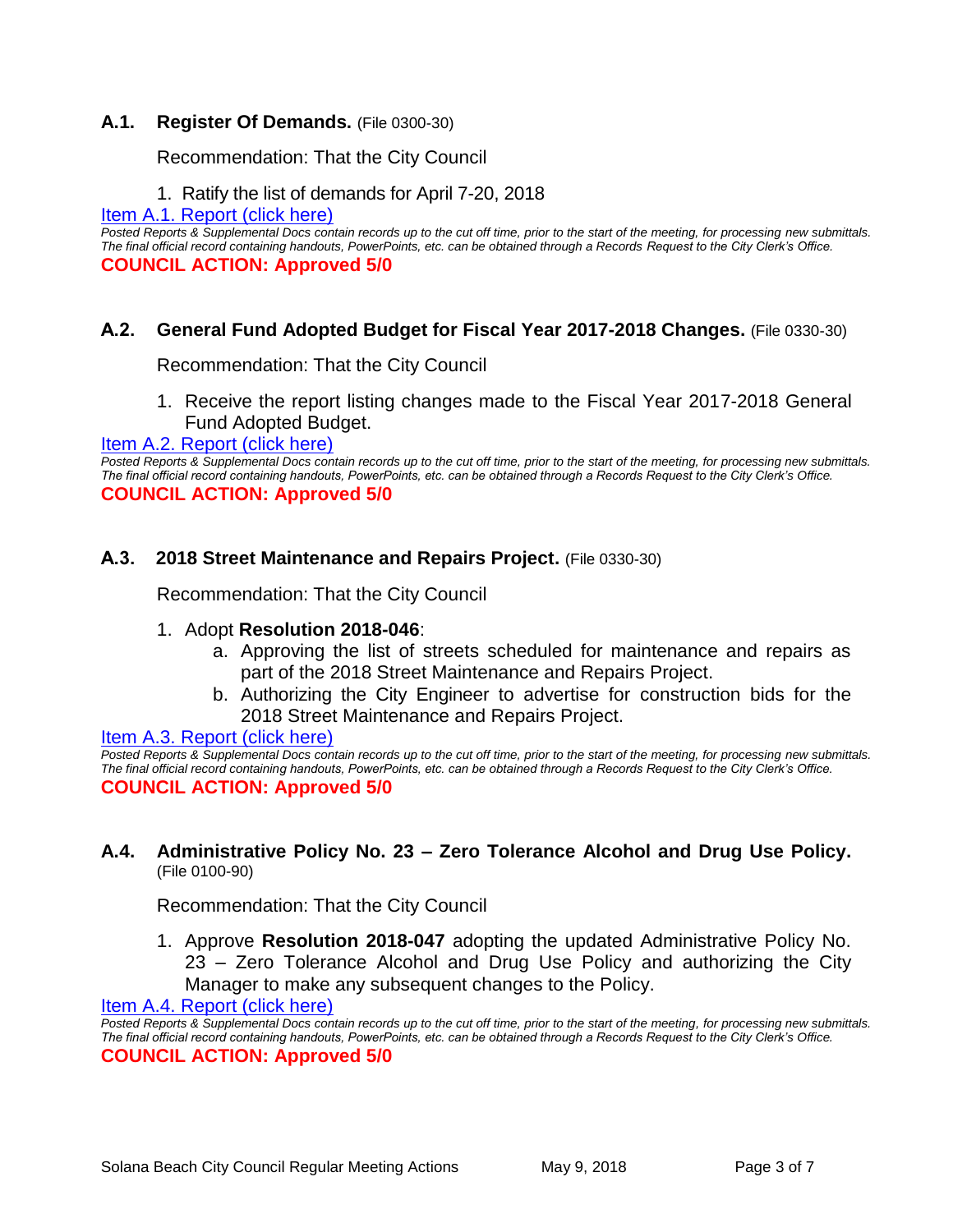## **A.5. Quarterly Investment Report.** (File 0350-44)

Recommendation: That the City Council

1. Accepts and files the attached Cash and Investment Report for the quarter ended March 31, 2018.

#### [Item A.5. Report \(click here\)](https://solanabeach.govoffice3.com/vertical/Sites/%7B840804C2-F869-4904-9AE3-720581350CE7%7D/uploads/Item_A.5._Report_(click_here)_5-9-18.PDF)

*Posted Reports & Supplemental Docs contain records up to the cut off time, prior to the start of the meeting, for processing new submittals. The final official record containing handouts, PowerPoints, etc. can be obtained through a Records Request to the City Clerk's Office.* **COUNCIL ACTION: Approved 5/0**

#### **A.6. New Temporary Public Art Location At Seascape Sur Beach Access.** (File 0910-41)

#### Recommendation: That the City Council

1. Adopt **Resolution 2018-057** approving the Seascape Sur beach access as a new location for the Temporary Public Arts Program.

#### [Item A.6. Report \(click here\)](https://solanabeach.govoffice3.com/vertical/Sites/%7B840804C2-F869-4904-9AE3-720581350CE7%7D/uploads/Item_A.6._Report_(click_here)_5-9-18.PDF)

*Posted Reports & Supplemental Docs contain records up to the cut off time, prior to the start of the meeting, for processing new submittals. The final official record containing handouts, PowerPoints, etc. can be obtained through a Records Request to the City Clerk's Office.* **COUNCIL ACTION: Approved 5/0**

## **C. STAFF REPORTS**: (C.1. - C.3.)

*Submit speaker slips to the City Clerk.*

**C.1. Establishing the Solana Energy Alliance FY 2018 & FY 2019 Budget and Resolution 2018-056 Approving A Loan for Solana Energy Alliance Start-Up Costs.** (File 1010-40)

Recommendation: That the City Council

- 1. Adopt **Resolution 2018-055** approving the Solana Energy Alliance Fiscal Year 2018 and Fiscal Year 2019 budgets.
- 2. Adopt **Resolution 2018-056** approving a loan from the General Fund to the Solana Energy Alliance Enterprise Fund.

[Item C.1. Report \(click here\)](https://solanabeach.govoffice3.com/vertical/Sites/%7B840804C2-F869-4904-9AE3-720581350CE7%7D/uploads/Item_C.1._Report_(click_here)_5-9-18.pdf)

[C.1. Supplemental Docs \(updated 5-9 at 8:00am\)](https://solanabeach.govoffice3.com/vertical/Sites/%7B840804C2-F869-4904-9AE3-720581350CE7%7D/uploads/C.1._Supplemental_Docs_(updated_5-9_at_8am).PDF)

*Posted Reports & Supplemental Docs contain records up to the cut off time, prior to the start of the meeting, for processing new submittals. The final official record containing handouts, PowerPoints, etc. can be obtained through a Records Request to the City Clerk's Office.* **COUNCIL ACTION: Approved 5/0**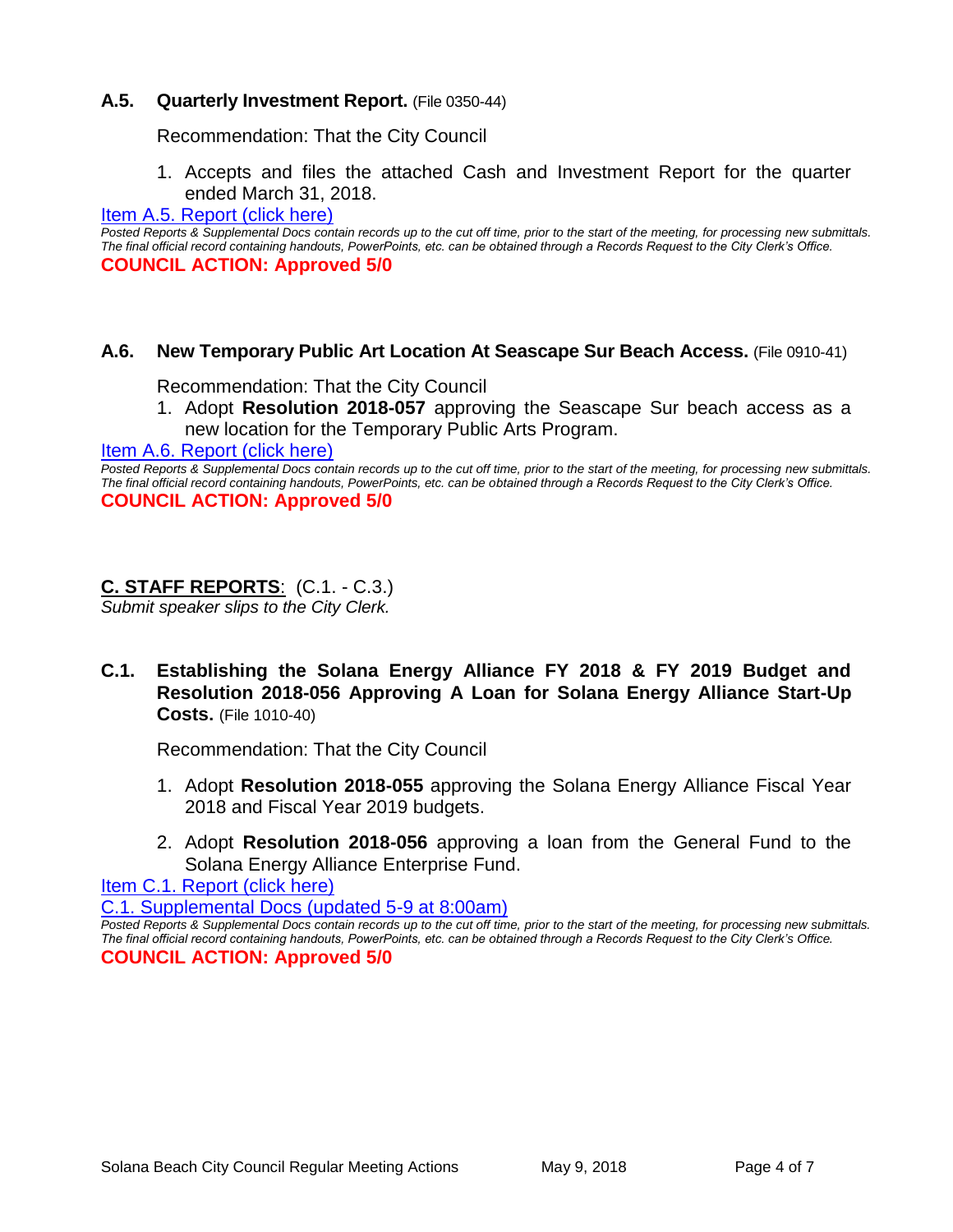## **C.2. Introduce (1st Reading) Ordinance 486 Amending the Solana Beach Municipal Code Chapter 8.04 Animal Control and Executing a Three Year Agreement for Animal Control Services with the San Diego Humane Society.** (File 0200-10)

Recommendation: That the City Council

- 1. Approve **Resolution 2018-049** authorizing the City Manager to execute the agreement with San Diego Humane Society for the delivery of Animal Control Services.
- 2. Introduce **Ordinance 486** making necessary changes to SBMC Chapter 8.04 Animal Control.

[Item C.2. Report \(click here\)](https://solanabeach.govoffice3.com/vertical/Sites/%7B840804C2-F869-4904-9AE3-720581350CE7%7D/uploads/Item_C.2._Report_(click_here)_5-9-18.PDF)

*Posted Reports & Supplemental Docs contain records up to the cut off time, prior to the start of the meeting, for processing new submittals. The final official record containing handouts, PowerPoints, etc. can be obtained through a Records Request to the City Clerk's Office.* **COUNCIL ACTION: Approved 5/0**

#### **C.3. Council Boards, Committees & Commissions Appointments to Fill Vacancies.** (File 0410-05)

Recommendation: That the City Council

- 1. Review the Regional Boards/Commissions/Committees.
	- a. Determine the City Selection Committee 2018 remainder term appointment.
	- b. Review all vacancies to make necessary appointments, as well as any necessary alternates.
- 2. Review Council Standing Committees' vacancies and make the necessary appointment, as well as alternate appointments, if necessary.

#### [Item C.3. Report](https://solanabeach.govoffice3.com/vertical/Sites/%7B840804C2-F869-4904-9AE3-720581350CE7%7D/uploads/Item_C.3._Report_(click_here)_5-9-18.PDF) (click here)

*Posted Reports & Supplemental Docs contain records up to the cut off time, prior to the start of the meeting, for processing new submittals. The final official record containing handouts, PowerPoints, etc. can be obtained through a Records Request to the City Clerk's Office.*

**COUNCIL ACTION: Approved 5/0** to make the following appointments. All others remained the same.

Regional

- City Selection Committee: Primary-Edson, Alternative-Zito
- County Service Area CSA 17: Alternate-Hegenauer
- Escondido Creek Watershed Alliance (ECWA): Zahn
- League of California Cities Executive Committee: Primary-Edson, Alternate-Heebner
- League of California Cities Legislative Committee: Primary-Edson, Alternate-Heebner
- League of California Cities Coastal Cities Group: Primary-Edson, Alternate-Heebner
- North County Dispatch Joint Powers Authority: Primary-Heebner
- North County Transit District: Alternate-Heebner
- Regional Solid Waste Association (RSWA): Primary-Hegenauer, Alternate-Heebner
- SANDAG Board of Directors: 2<sup>nd</sup> alternate-Heebner
- San Dieguito River Valley Joint Powers Authority: Alternate-Heebner
- San Elijo Joint Powers Authority (2<sup>nd</sup> primary): Zahn
- 22<sup>nd</sup> District Agricultural Association (DAA) Community Relations: Heebner
- Council Standing Committees
- Highway 101 / Cedros Avenue Development: Heebner
- Parks and Recreation: Edson
- Public Arts: Heebner
- School Relations: Zahn
- Solana Beach Del Mar Relations: Heebner

#### Citizen Commission

- Climate Action: Zahn

Solana Beach City Council Regular Meeting Actions May 9, 2018 Page 5 of 7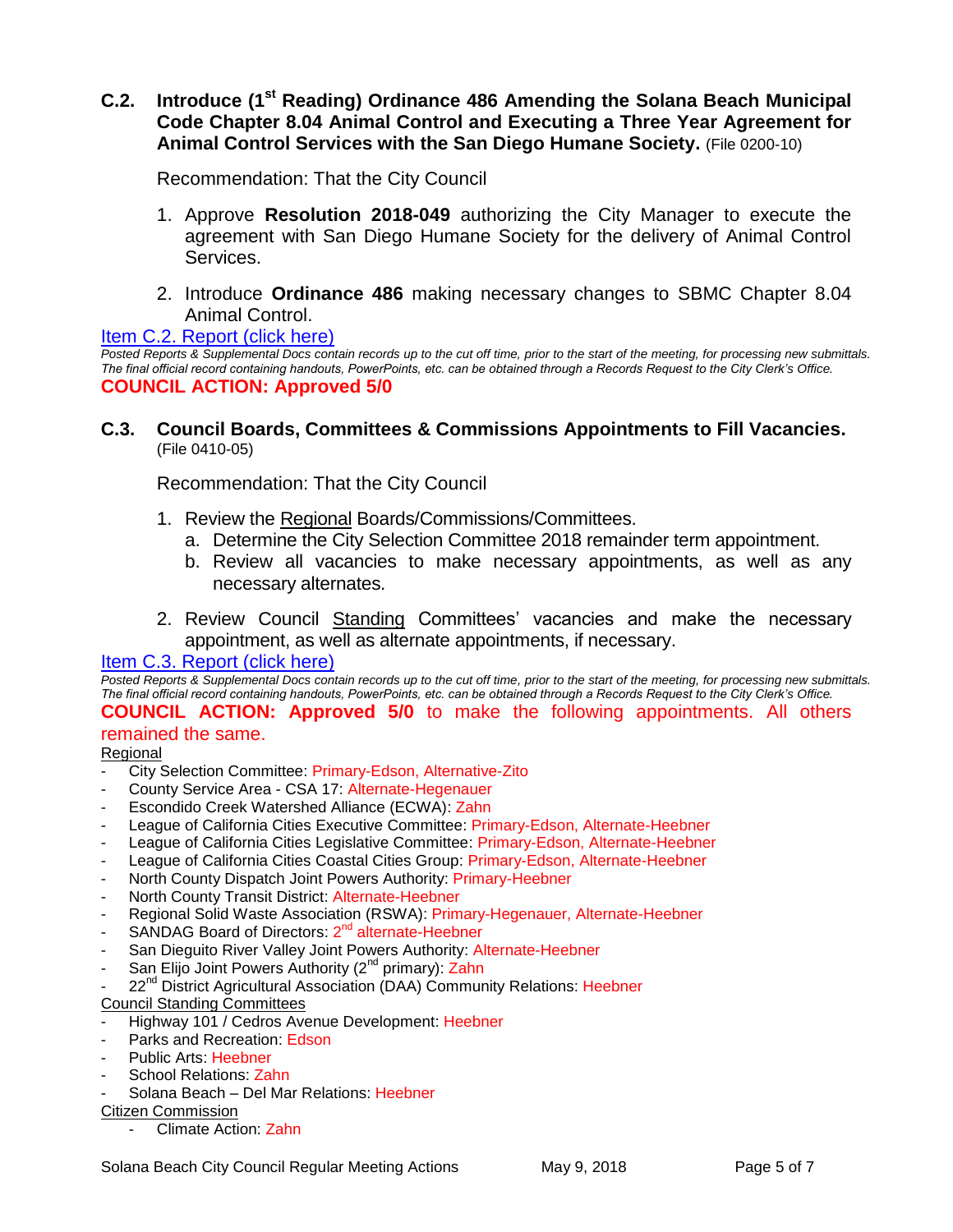Council Boards/Committees/Commissions webpage for all groups and members. [http://www.ci.solana-beach.ca.us/index.asp?SEC=584E1192-3850-46EA-B977-088AC3E81E0D&Type=B\\_BASIC](http://www.ci.solana-beach.ca.us/index.asp?SEC=584E1192-3850-46EA-B977-088AC3E81E0D&Type=B_BASIC)

## **COMPENSATION & REIMBURSEMENT DISCLOSURE:**

GC: Article 2.3. Compensation: 53232.3. (a) Reimbursable expenses shall include, but not be limited to, meals, lodging, and travel. 53232.3 (d) Members of a legislative body shall provide brief reports on meetings attended at the expense of the local agency at the next regular meeting of the legislative body.

## **COUNCIL COMMITTEE REPORTS:**

## **Regional Committees: (outside agencies, appointed by this Council)**

- a. City Selection Committee (meets twice a year) Vacant (Edson, alternate).
- b. County Service Area 17 Zahn (Vacant, alternate).
- c. Escondido Creek Watershed Authority Vacant /Staff (no alternate).
- d. League of Ca. Cities' San Diego County Executive Committee Vacant (Edson, alternate) and any subcommittees.
- e. League of Ca. Cities' Local Legislative Committee Vacant (Edson, alternate)
- f. League of Ca. Cities' Coastal Cities Issues Group (CCIG) Vacant (Edson, alternate)
- g. North County Dispatch JPA Vacant (Edson, alternate).
- h. North County Transit District Edson (Vacant, alternate)
- i. Regional Solid Waste Association (RSWA) Vacant (Hegenauer, alternate).
- j. SANDAG Zito (Primary), Edson (1<sup>st</sup> alternate), Vacant (2<sup>nd</sup> alternate) and any subcommittees.
- k. SANDAG Shoreline Preservation Committee Zito (Hegenauer, alternate).
- l. San Dieguito River Valley JPA Hegenauer (Vacant, alternate).
- m. San Elijo JPA Vacant, Zito (City Manager, alternate).
- n. 22<sup>nd</sup> Agricultural District Association Community Relations Committee Vacant, Edson.

#### **Standing Committees: (All Primary Members)** *(Permanent Committees)*

- a. Business Liaison Committee Zito, Edson.
- b. Solana Beach-Del Mar Relations Committee Vacant, Zito
- c. Highway 101 / Cedros Ave. Development Committee Edson, Vacant.
- d. Fire Dept. Management Governance & Organizational Evaluation Edson, Hegenauer
- e. I-5 Construction Committee Zito, Edson.
- f. Parks and Recreation Committee Vacant, Zito
- g. Public Arts Committee Vacant, Hegenauer.
- h. School Relations Committee Vacant, Hegenauer.

# **ADJOURN:**

## *Next Regularly Scheduled Meeting is May 23, 2018*

*Always refer the City's website Event Calendar for updated schedule or contact City Hall. www.cityofsolanabeach.org 858-720-2425*